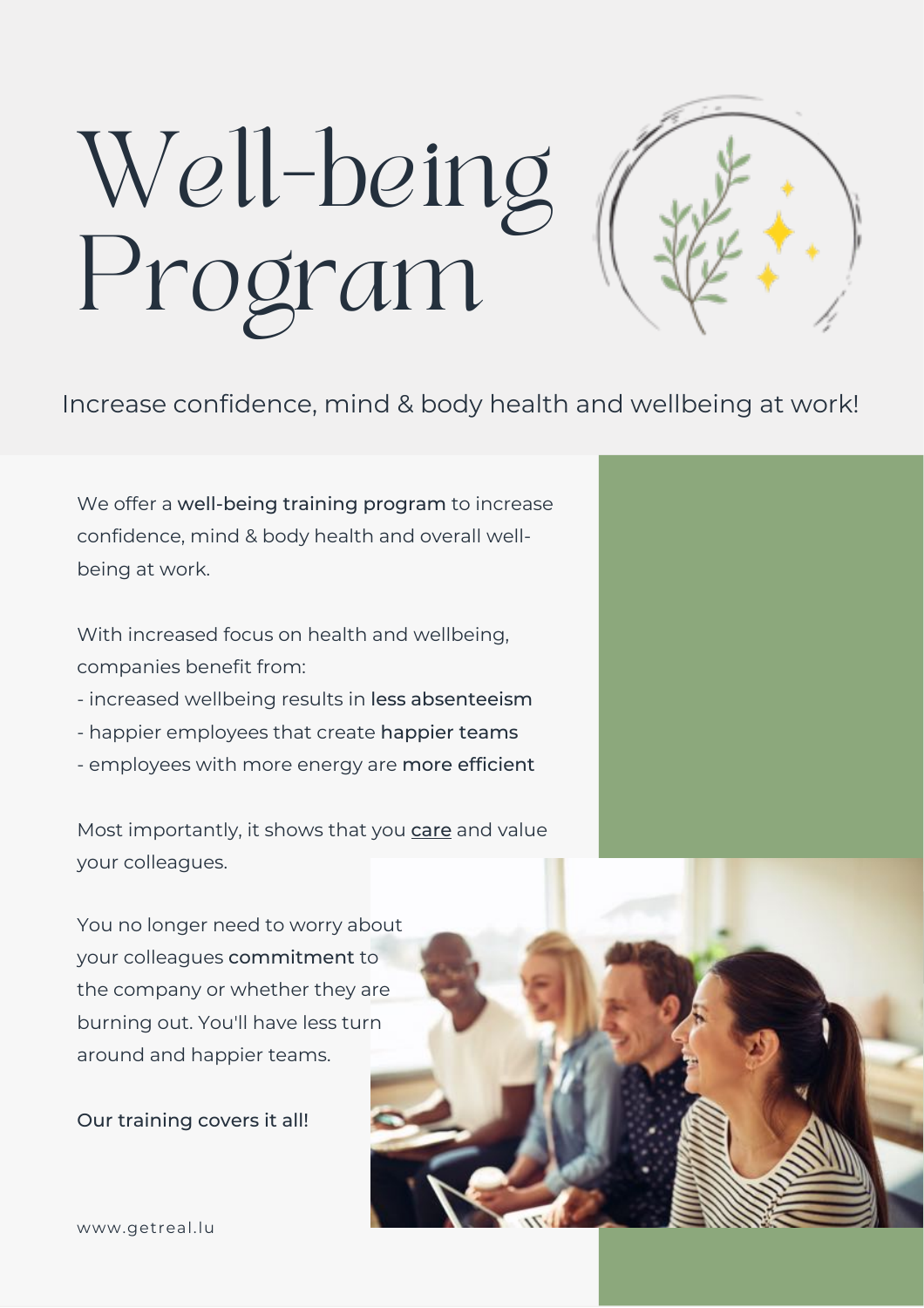### About Get Real Coaching

Get Real Coaching offers - private 1-1 coaching to individuals - corporate well-being trainings - burnout prevention care and recovery (complete package).

Anne Louise established her private practice in 2016 and has since helped many clients with topics ranging from weight management, confidence and transformational healing.

#### Areas of expertise

- Burnout prevention & recovery
- Anxiety / depression
- Work / life balance
- Health & wellbeing

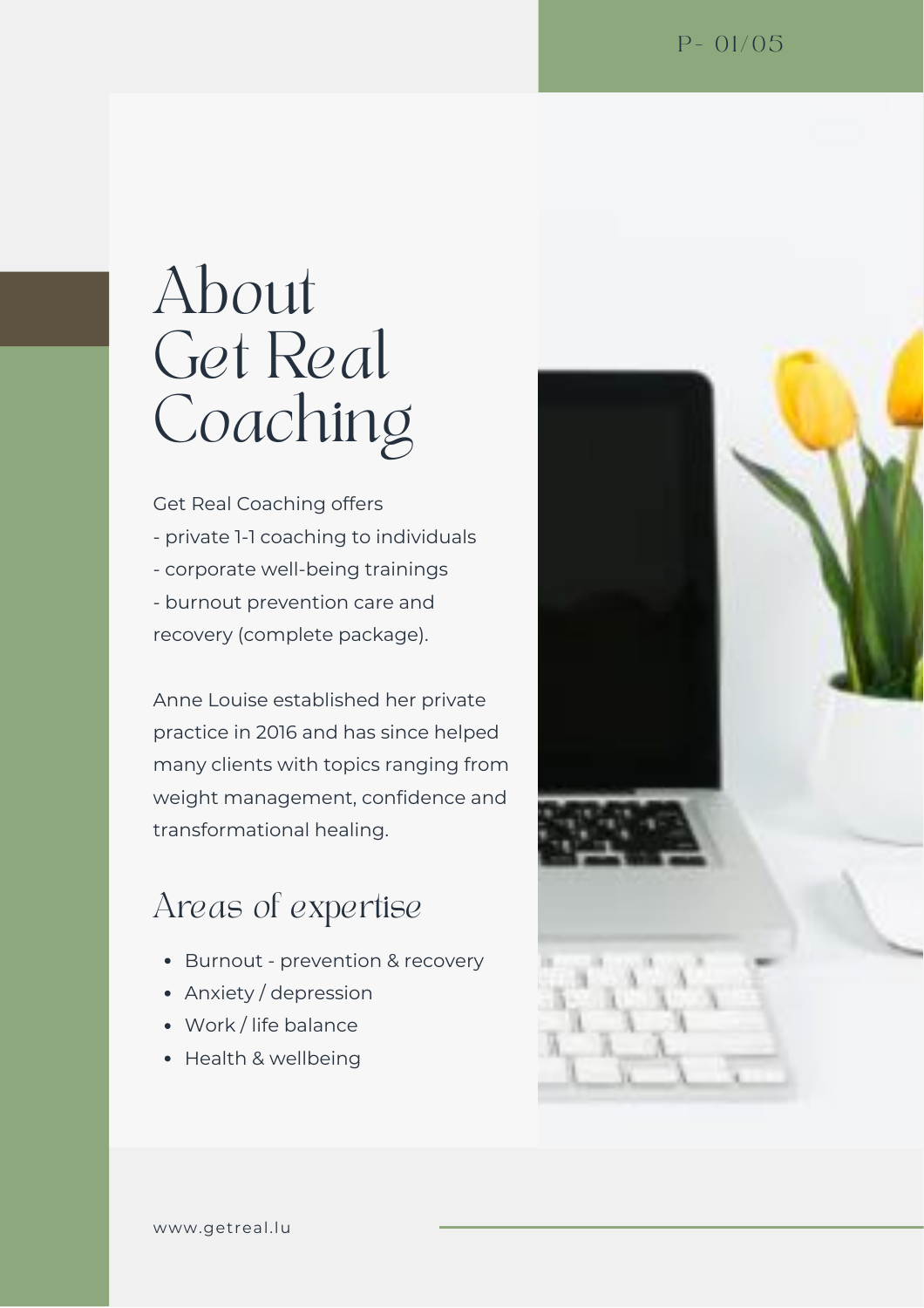#### $P - 02/05$



# Program details

#### By Anne Louise Littlejohn

Each module is designed as a power lunch workshop of 1 hr. For best results, we recommend weekly or biweekly sessions.

### Module 1: Mindset

Taking control of your wellbeing starts in the mind. This module equips the participants to investigate priorities in life and how to work around limiting beliefs.

### Module 2: What the body needs

The body comes with its own wisdom. It knows what it needs to be at optimal efficiency. This module will teach participants how to listen effectively to the body and provide structures for optimal health and wellbeing.

### Module 3: Emotional intelligence

It can feel like emotions control your life, but this is not true. This module will teach participants to understand not only their own emotions, but those of others as well. This module offers tools to respond rather than reacting.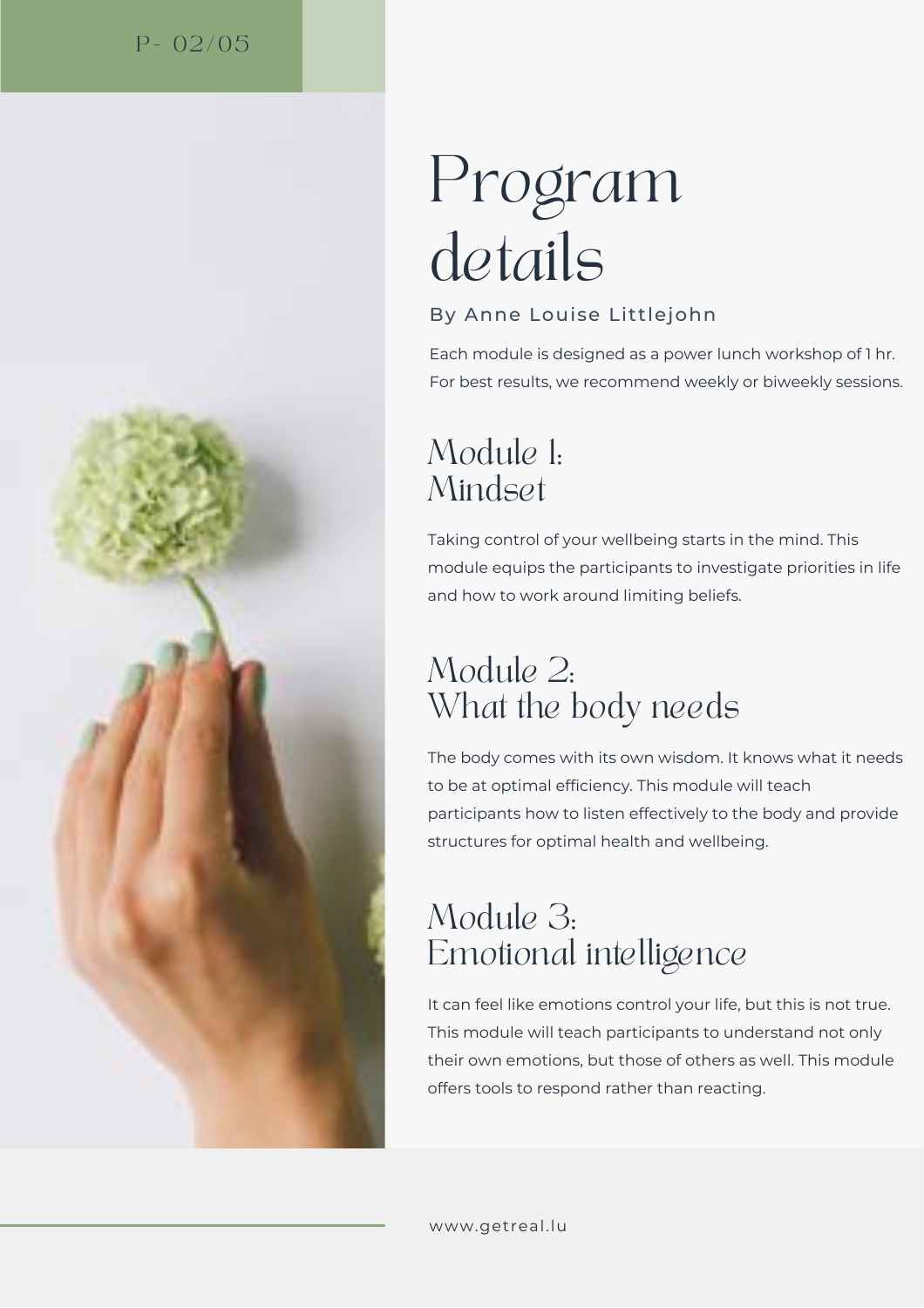#### $P - 03/05$



# Program details

continued

#### Module 4: Embodied confidence

Confidence is a body experience. We will learn how to use the body to increase your confidence.

### Module 5: Good quality sleep

The effects of sleep is highly underestimated. To function properly, you must have good quality sleep. There are 7 things that must be in place for good sleep in addition to a mindset that believes in good sleep. Good sleep hygiene and mindfulness is at the core of this module.

### Module 6: Healthy body & mind

Wellbeing is a whole body experience. The mind and the body must work optimally for increased wellbeing. Here, we will focus on good nutrition, the right amount of exercise and a positive mindset for optimal health and well-being.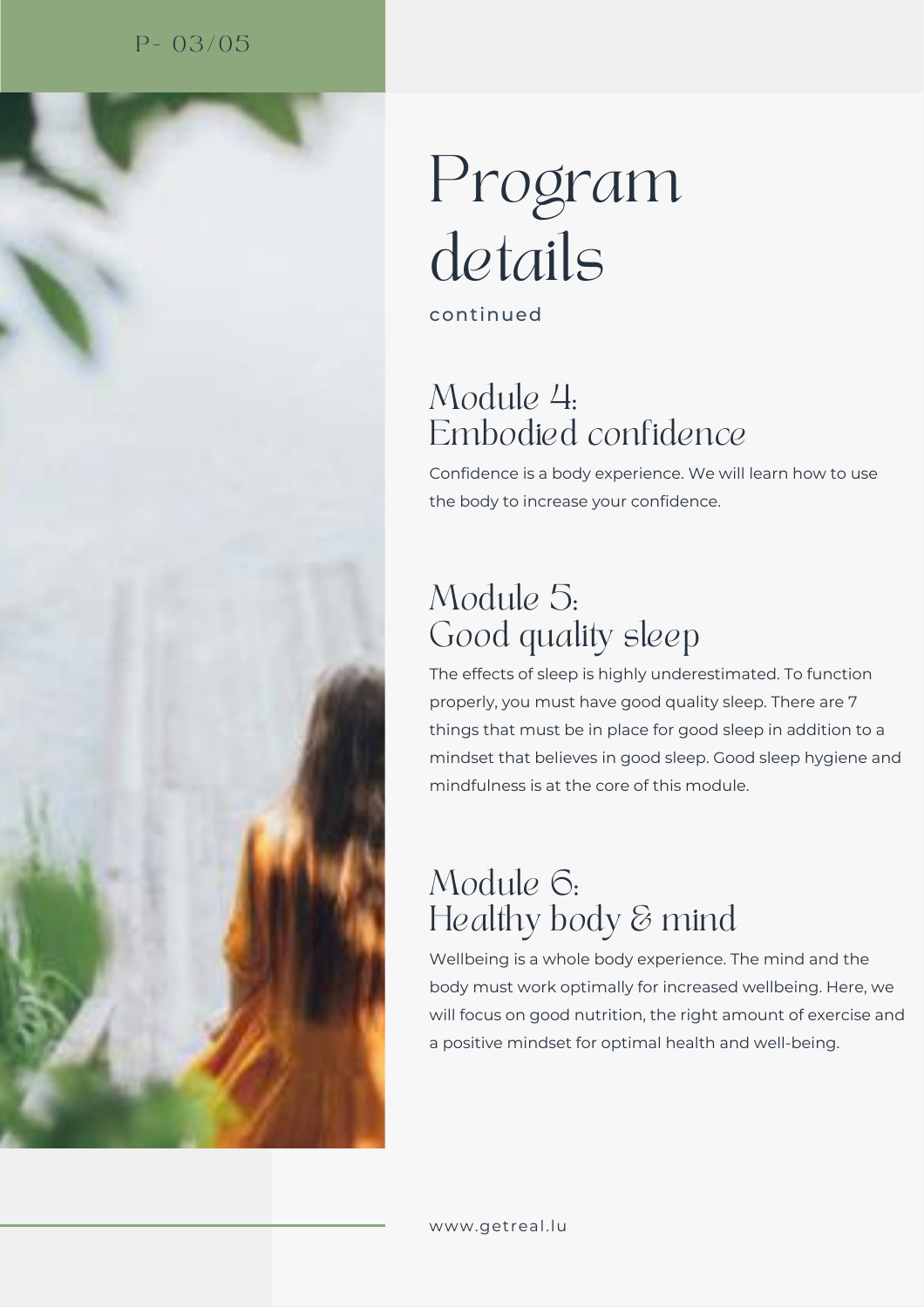### About the trainer

Anne Louise is a compassionate and committed trainer, who loves connecting with people on a deep level.

She is a certified coach and accredited by the ICF. She helps her clients be true to themselves. She is passionate about finding root causes to problems and by healing childhood wounds, because our childhood is at the root of everything we become.

She has delivered trainings to numerous companies with very happy results. She deeply cares about your employees and is committed to deliver professional and useful trainings to improve the well-being of your company.

She's a mother of 2 boys, married and lives in Luxembourg.